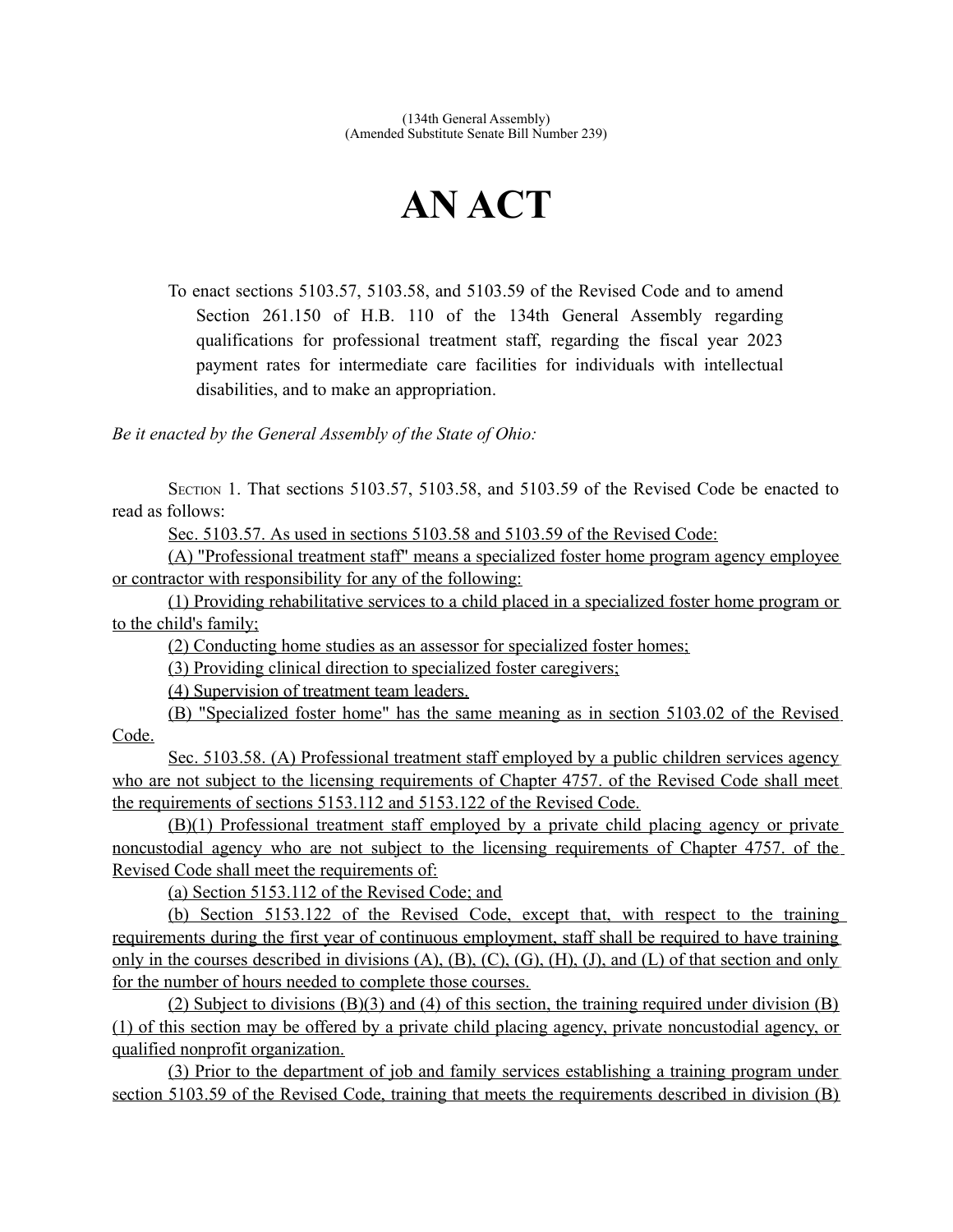(1) of this section may be offered only upon approval by the department. The department shall approve or disapprove a program not later than sixty days after the program is submitted for approval.

(4) A private child placing agency, private noncustodial agency, or qualified nonprofit organization shall cease to provide a training program approved under division (B)(3) of this section once the department establishes a training program described in section 5103.59 of the Revised Code, after which all training shall be provided by the department only.

Sec. 5103.59. The department of job and family services shall work with private child placing agencies and private noncustodial agencies to establish a comprehensive, competency-based professional treatment staff training program for employees of private child placing agencies and private noncustodial agencies that meets the requirements of division  $(B)(1)$  of section 5103.58 of the Revised Code.

SECTION 2. That Section 261.150 of H.B. 110 of the 134th General Assembly be amended to read as follows:

Sec. 261.150. FISCAL YEAR 2022 and 2023 ICF/IID MEDICAID RATES FOR PEER GROUPS 1, 2, 3, 4, AND 5

(A) As used in this section:

(1) "Change of operator," "entering operator," "exiting operator," "ICF/IID," "ICF/IID services," "Medicaid days," "peer group 1," "peer group 2," "peer group 3," "peer group 4," "peer group 5," "provider," and "provider agreement" have the same meanings as in section 5124.01 of the Revised Code.

(2) "Franchise permit fee" means the fee imposed by sections 5168.60 to 5168.71 of the Revised Code.

(B)(1) This section applies to each ICF/IID that is in peer group 1, peer group 2, peer group 3, peer group 4, or peer group 5 and to which any of the following, as applicable to a fiscal year, applies:

(a) In the context of determining an ICF/IID's total Medicaid payment rate for fiscal year 2022, any of the following is the case:

(i) The provider of the ICF/IID has a valid Medicaid provider agreement for the ICF/IID on June 30, 2021, and a valid Medicaid provider agreement for the ICF/IID during fiscal year 2022.

(ii) The ICF/IID undergoes a change of operator that takes effect during fiscal year 2022, the existing operator has a valid Medicaid provider agreement for the ICF/IID on the day immediately preceding the effective date of the change of operator, and the entering operator has a valid Medicaid provider agreement for the ICF/IID during fiscal year 2022.

(iii) The ICF/IID is a new ICF/IID for which the provider obtains an initial provider agreement during fiscal year 2022.

(b) In the context of determining an ICF/IID's total Medicaid payment rate for fiscal year 2023, any of the following is the case:

(i) The provider of the ICF/IID has a valid Medicaid provider agreement for the ICF/IID on June 30, 2022, and a valid Medicaid provider agreement for the ICF/IID during fiscal year 2023.

(ii) The ICF/IID undergoes a change of operator that takes effect during fiscal year 2023, the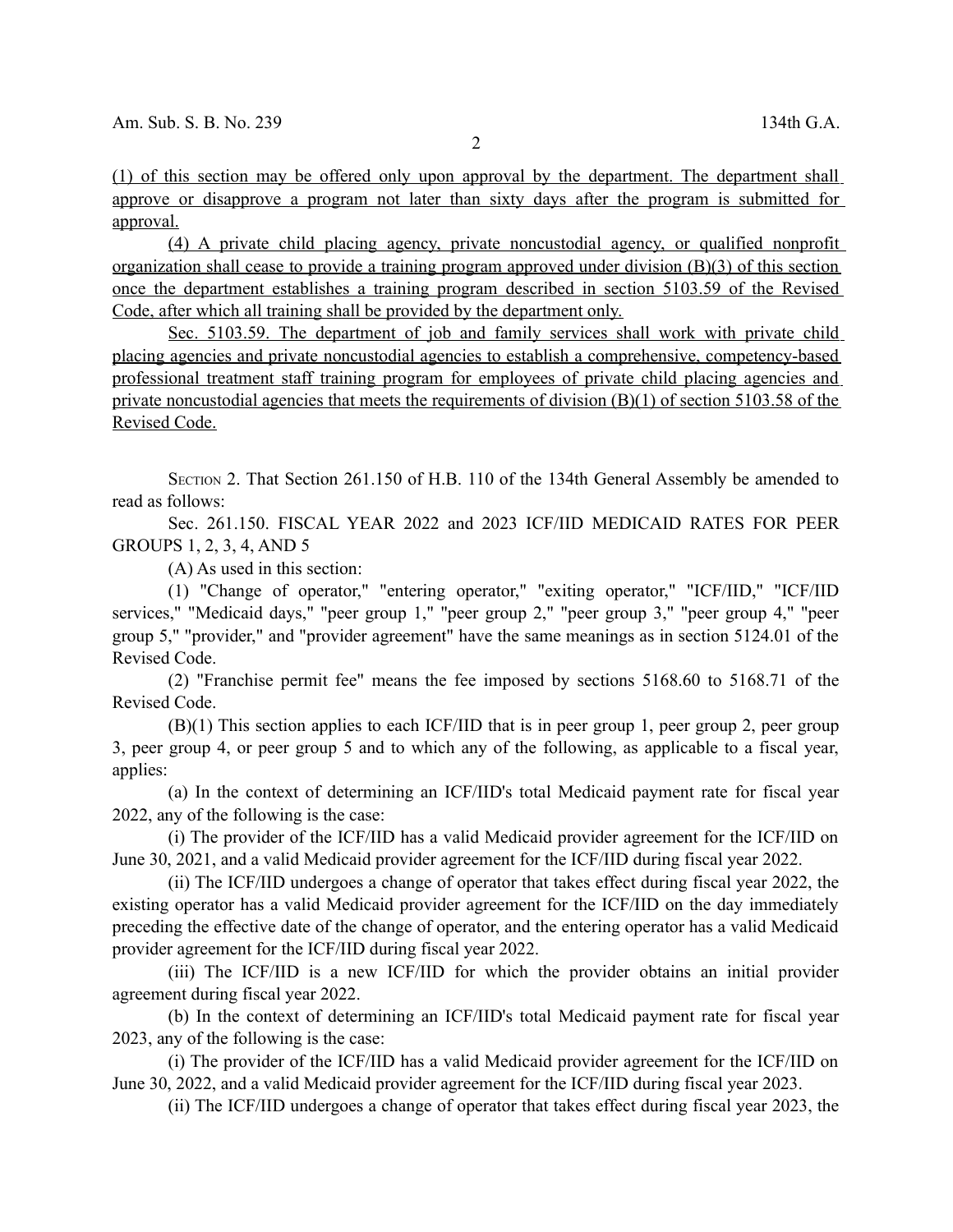existing operator has a valid Medicaid provider agreement for the ICF/IID on the day immediately preceding the effective date of the change of operator, and the entering operator has a valid Medicaid provider agreement for the ICF/IID during fiscal year 2023.

(iii) The ICF/IID is a new ICF/IID for which the provider obtains an initial provider agreement during fiscal year 2023.

(2) Notwithstanding Chapter 5124. of the Revised Code, the Department of Developmental Disabilities shall follow this section in determining the rate to be paid for ICF/IID services provided during fiscal years 2022 and 2023 by ICFs/IID subject to this section.

(C)(1) For fiscal year 2022, the Department shall pay the following rates for ICF/IID services:

(a) For each ICF/IID described in division  $(B)(1)(a)(i)$  of this section, the total per Medicaid day rate in effect for the ICF/IID on June 30, 2021, increased by two per cent;

(b) For each ICF/IID described in division (B)(1)(a)(ii) of this section, the total per Medicaid day rate in effect for the ICF/IID on the day immediately preceding the effective date of the change of operator;

(c) For each ICF/IID described in division (B)(1)(a)(iii) of this section, a total per Medicaid day rate of \$357.89.

(2) If the mean total per Medicaid day rate for all ICFs/IID to which the section applies, as determined under division (B)(1)(b) of this section, as of July 1, 2022, and weighted by May-Medicaid days from calendar year 2022, is greater than \$365.05, the Department shall adjust, for fiscal year 2023, the total per Medicaid day rate for each ICF/IID to which this section applies by the percentage by which the mean total per Medicaid day rate is greater than \$365.05 For fiscal year 2023, the Department shall pay each ICF/IID a rate as determined under Chapter 5124. of the Revised Code.

(D) If the United States Centers for Medicare and Medicaid Services requires that the franchise permit fee be reduced or eliminated, the Department shall reduce the amount it pays ICF/IID providers under this section as necessary to reflect the loss to the state of the revenue and federal financial participation generated from the franchise permit fee.

(E) Of the foregoing appropriation items 653407, Medicaid Services, 653606, ICF/IID and Waiver Match, and 653654, Medicaid Services, portions shall be used to pay the Medicaid payment rates determined in accordance with this section for ICF/IID services provided during fiscal years 2022 and 2023.

(F) For fiscal year 2023, of the foregoing appropriation item 653654, Medicaid Services, due to the continuation of the enhanced federal medical assistance percentage enacted in Section 6008 of the "Families First Coronavirus Response Act," Pub. L. No. 116-127, up to \$10,000,000 state share, and the corresponding federal share, shall be used to pay the Medicaid payment rates determined in accordance with this section for ICF/IID services provided during fiscal year 2023.

SECTION 3. That existing Section 261.150 of H.B. 110 of the 134th General Assembly is hereby repealed.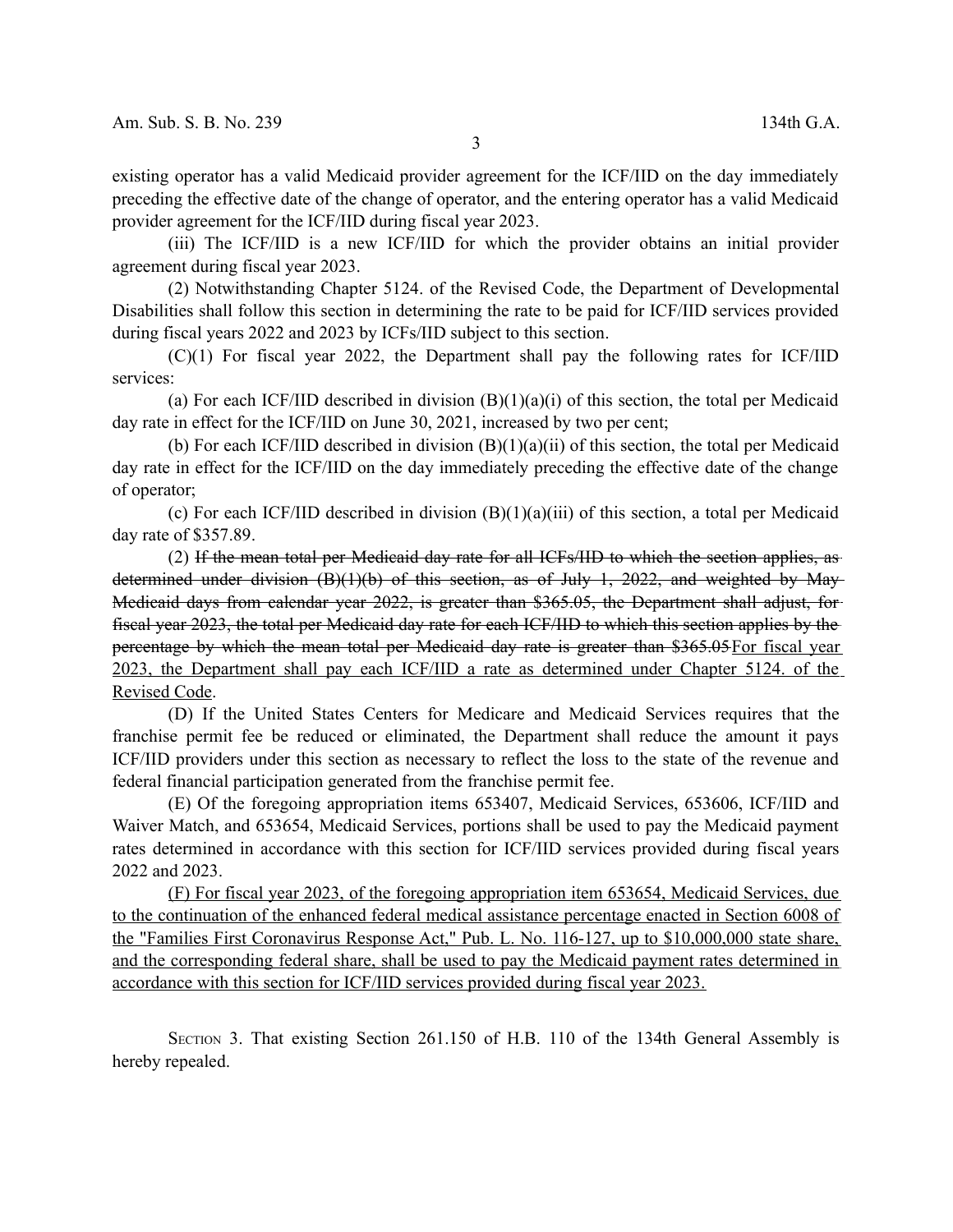Am. Sub. S. B. No. 239 134th G.A.

*Speaker \_\_\_\_\_\_\_\_\_\_\_\_\_\_\_\_\_\_\_ of the House of Representatives.*

*President \_\_\_\_\_\_\_\_\_\_\_\_\_\_\_\_\_\_\_ of the Senate.*

Passed \_\_\_\_\_\_\_\_\_\_\_\_\_\_\_\_\_\_\_\_\_\_\_\_, 20\_\_\_\_

Approved \_\_\_\_\_\_\_\_\_\_\_\_\_\_\_\_\_\_\_\_\_\_\_\_, 20\_\_\_\_

*Governor.*